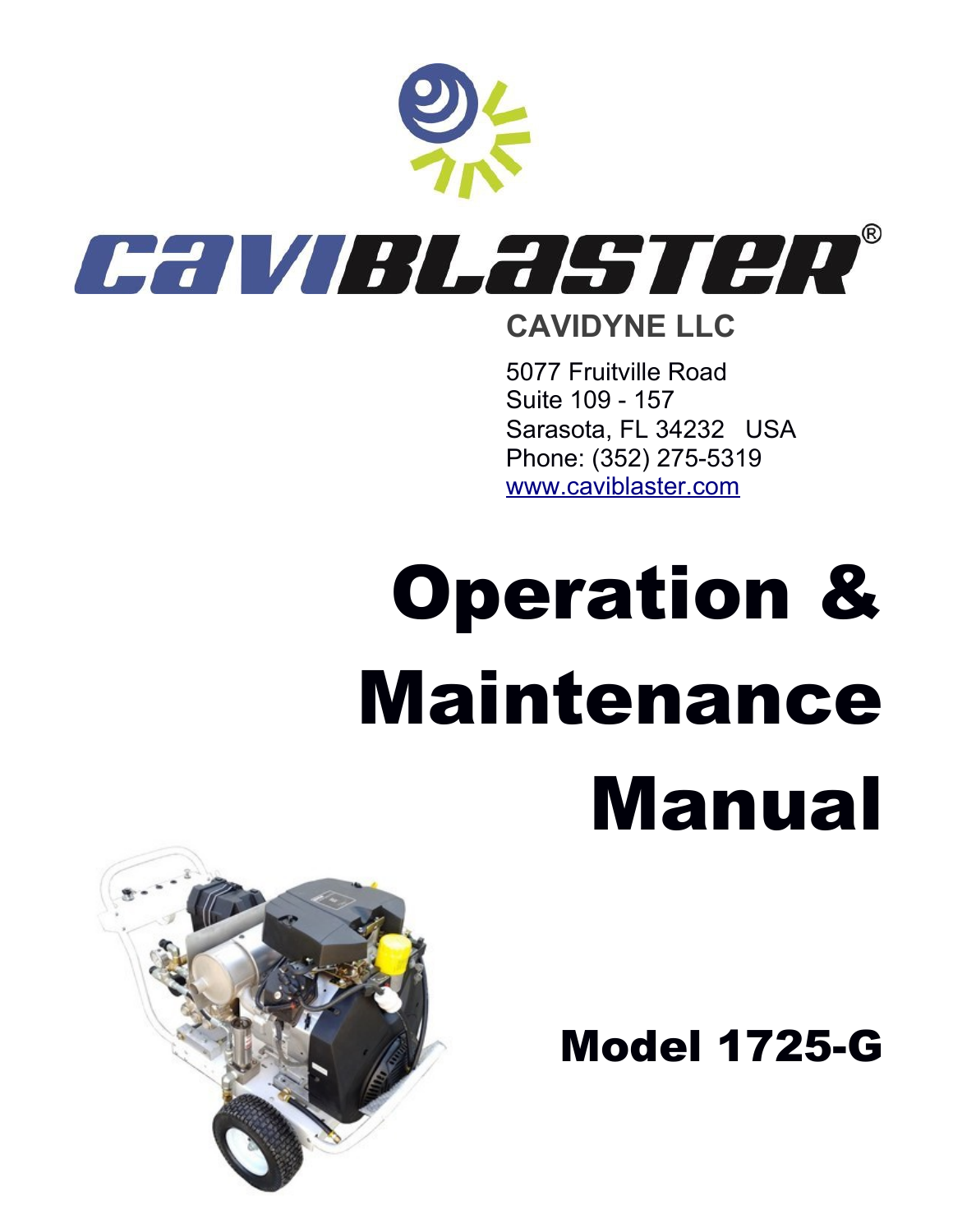## **Model 1725-G OPERATING INSTRUCTIONS**

#### **WARNING: To ensure operator safety and efficient operation of the CaviBlaster**® **, it is essential to follow these instructions.**

#### **Preparing the CaviBlaster system for operation:**

- 1. Inspect the CaviBlaster® power unit, hoses and gun for any signs of damage.
- 2. Inspect inlet strainer (Figure 1) to ensure that it is not clogged. Clean if necessary.
- 3. Check oil and fuel levels:

Proper oil level in pressure pump (Figure 2) and engine (Figure 3). Gasoline level in detachable fuel tank (Figure 4).





Figure 1 Figure 2 Figure 2 Figure 3



4. Fill lubricating oil(s) to proper level(s) in the pressure pump (Blue cap on pump) (Figure 6) and engine (Yellow cap on head cover) (Figure 5) per manufacturers' operating manuals. Pressure Pump Oil (SAE 30W-Non Detergent), Kohler Engine Oil (SAE 10W 30).





Page - 2 CaviBlaster 1725-G Operations Manual For More information please email sales@cavidyne.com or call 1-(352)275-5319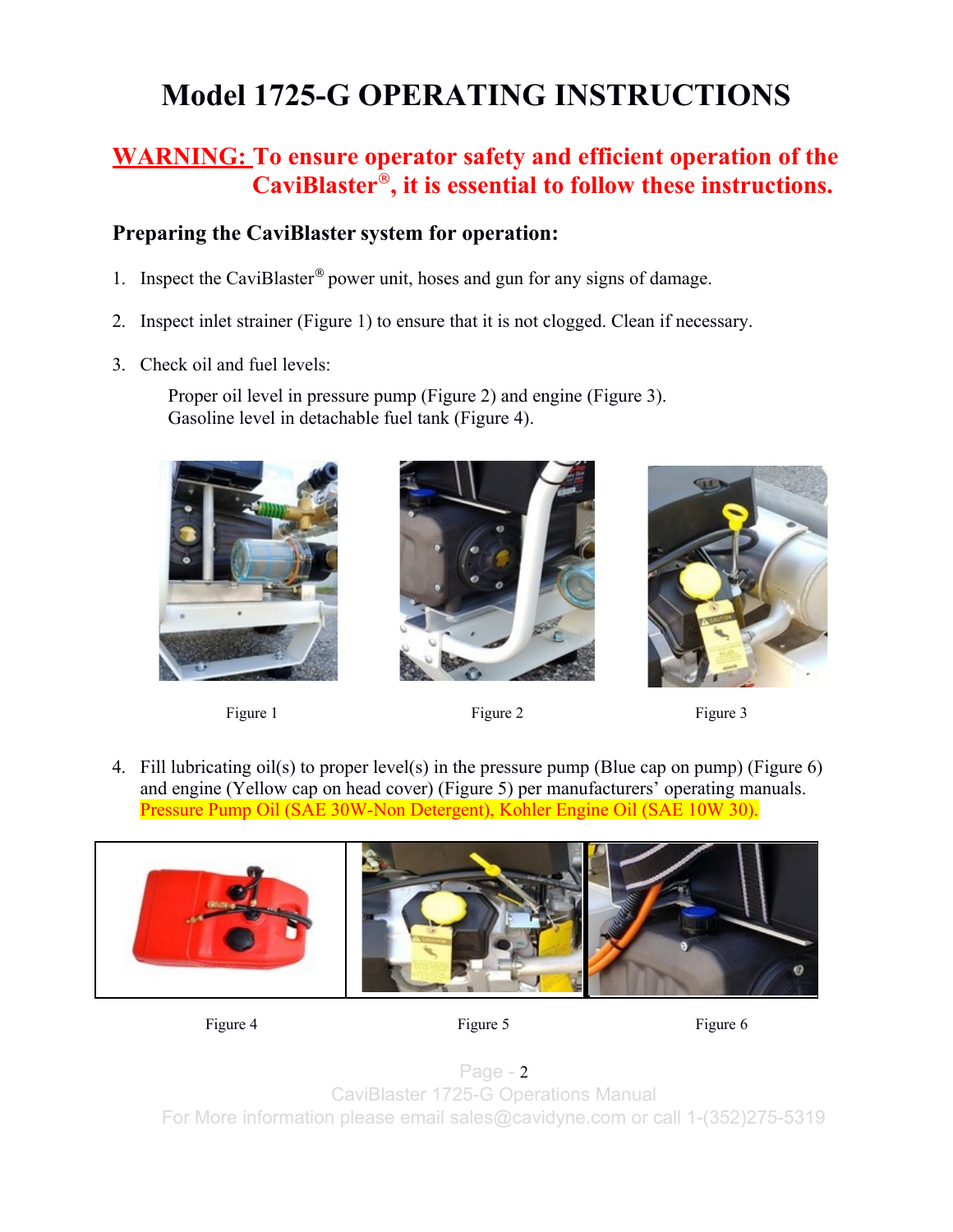5. When feeding water to the CaviBlaster<sup>®</sup> power unit with the feed pump, connect the 1" diameter clear PVC feed hose to the cam-lock plug on the inline strainer inlet (Figure 7)

The feed hose has the feed pump on one end and a cam-lock socket on the other end (Figure 7). Insert the electrical plug powering the feed pump into the waterproof electrical outlet on the end of the power unit cart under the handle (Figure 9). Ensure that the knob on the plug is facing up and mates with the notch in the outlet cover. If the plug is engaged upside down, the pump will turn in reverse. Ensure that the feed hose is connected to the pressure pump, the feed pump is submerged in water, and the wiring splice is kept dry prior to starting the feed pump. Either fresh water or seawater can be used with this system.

Note: The feed pump has had a neoprene check valve installed in the discharge. This valve will prevent water from draining out of the feed hose through the feed pump when the pump is turned off. However, this check valve somewhat restricts the flow of water from the pump. If maximum water flow is required from the feed pump, the check valve and stainless retaining washer can be removed from the pump discharge by removing the black hose barb fitting.



Figure 7

When feeding the CaviBlaster<sup>®</sup> with an alternate water source, the source must supply water at a volume of greater than 12 gallons per minute at a maximum pressure of 70-psi. Connect the water source to the inlet of the pressure pump (Figure 10). Ensure that the feed hose is connected to the pressure pump and the water is on prior to starting the pressure pump.





Figure 9 Figure 10

Page - 3 CaviBlaster 1725-G Operations Manual For More information please email sales@cavidyne.com or call 1-(352)275-5319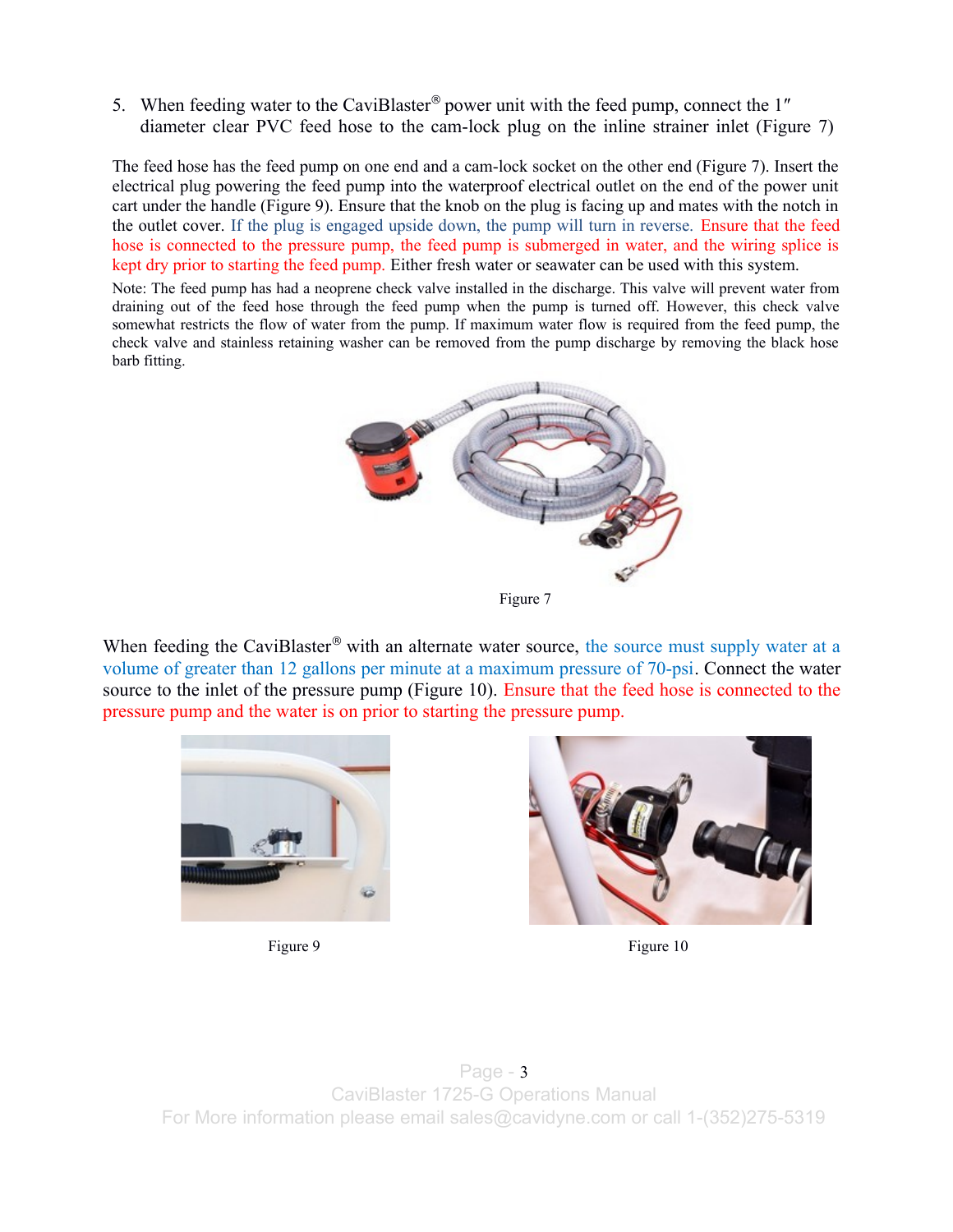6. Connect the 1″ red rubber by-pass hose to the cam-lock plug on the pressure-regulating unloader (Figure 11). The by-pass hose has a cam-lock socket on one end. Direct the bypass hose away from the working area and secure the hose.



Figure 11 Figure 12



7. Connect the Dual ¼″ black rubber fuel lines from the external fuel tank to the fuel lines attached to the fuel filter and engine. This connection is made with a quick connect fitting (Figure 12).

#### **Starting the CaviBlaster**® **power unit:**

- 1. When using the feed pump, start the feed pump by pulling the feed pump switch located on the cart handle (Figure 13) up to the "ON" position. When using a supplied water source, open the valve to supply water to the system.
- 2. Ensure that the system is primed with water and that there are no leaks in the system. The pressure pump is a positive displacement pump and water must be supplied under pressure. **Failure to pump feed water to the pressure pump will result in damage to the pump.** Figure 13
- 3. Connect the 3/4″ high-pressure hose to the quickconnect plug under the pressure- regulating unloader (Figure 14). The high- pressure hose has a brass quickconnect socket on the end. The CaviBlaster® 1725-G can deliver the required pressure utilizing up to 300 feet of 3/4″ diameter of thermoplastic hose. Using greater lengths or





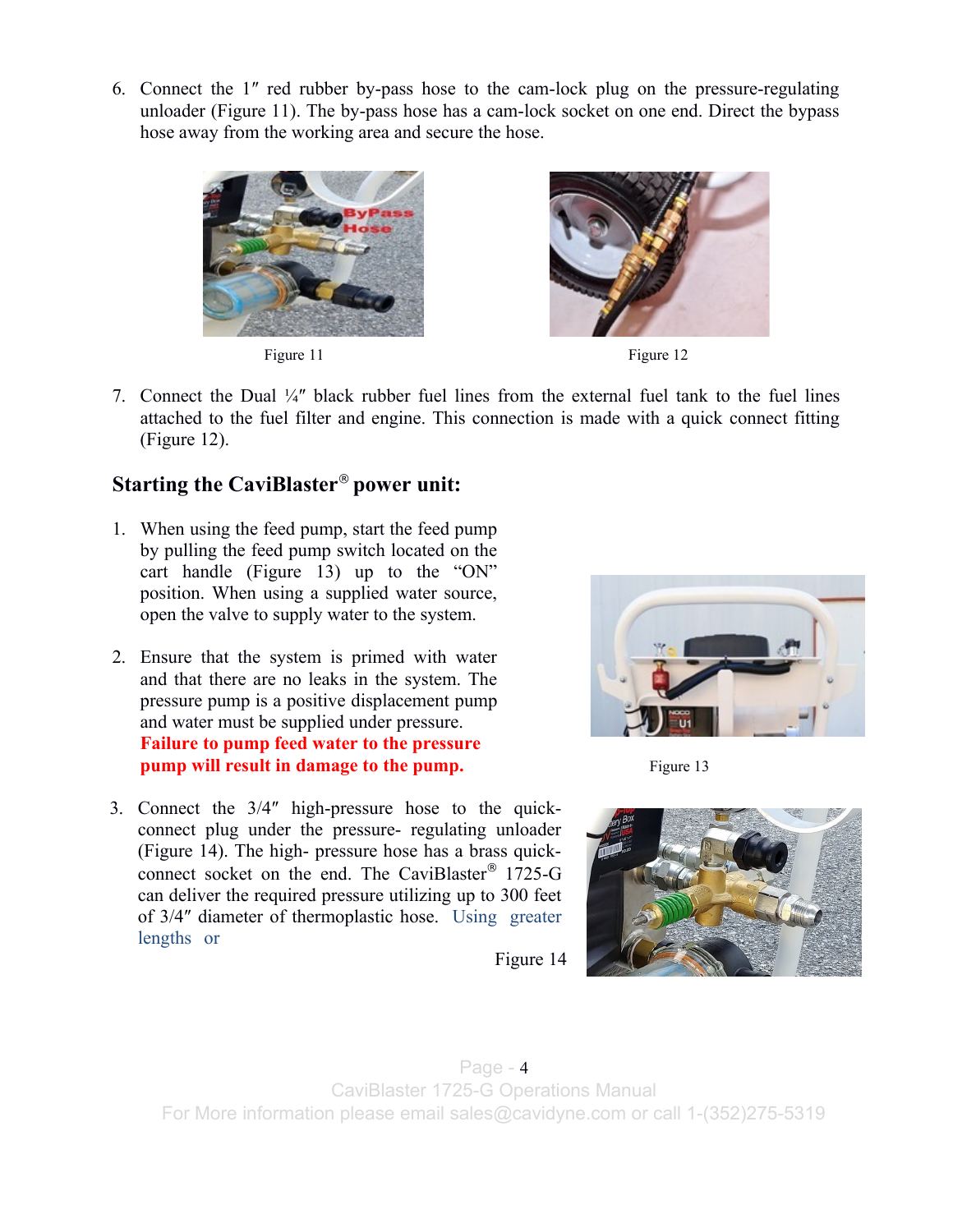smaller diameters of hose may degrade performance. If greater hose lengths are required, larger diameter hose must be used.

- 4. Connect the gun to the high pressure hose (Figure 15) and submerge the gun in water.
- 5. Restart the feed pump (Figure 13).
- 6. It is recommended that the gun trigger be in the open or "ON" position (Figure 19) when starting the engine. This will prevent a pressure shock wave from damaging the pump in the instant that the engine is started.



- 7. Apply appropriate hearing protection prior to starting the engine.
- 8. Insert the key into the ignition switch on the side of the engine (Figure 16). Pull the choke knob (Figure 17) out to close the choke if the engine is cold or has not been running. If the engine has been running and is warm, leave the choke open. Adjust the throttle lever (Figure 18) one-third of the way from "MIN" toward "MAX" for correct engine RPM. Turn the key clockwise to the "START" position. If the engine does not start within 5 seconds, release the key and wait at least 10 seconds before operating the starter again. When the engine starts, release the key, allowing it to return to the "ON" position and open the choke if it is closed.





Figure 16 Figure 17 Figure 18 Figure 18

9. The system is now ready to operate (refer to photo on cover for overall system set-up). Page - 5 CaviBlaster 1725-G Operations Manual For More information please email sales@cavidyne.com or call 1-(352)275-5319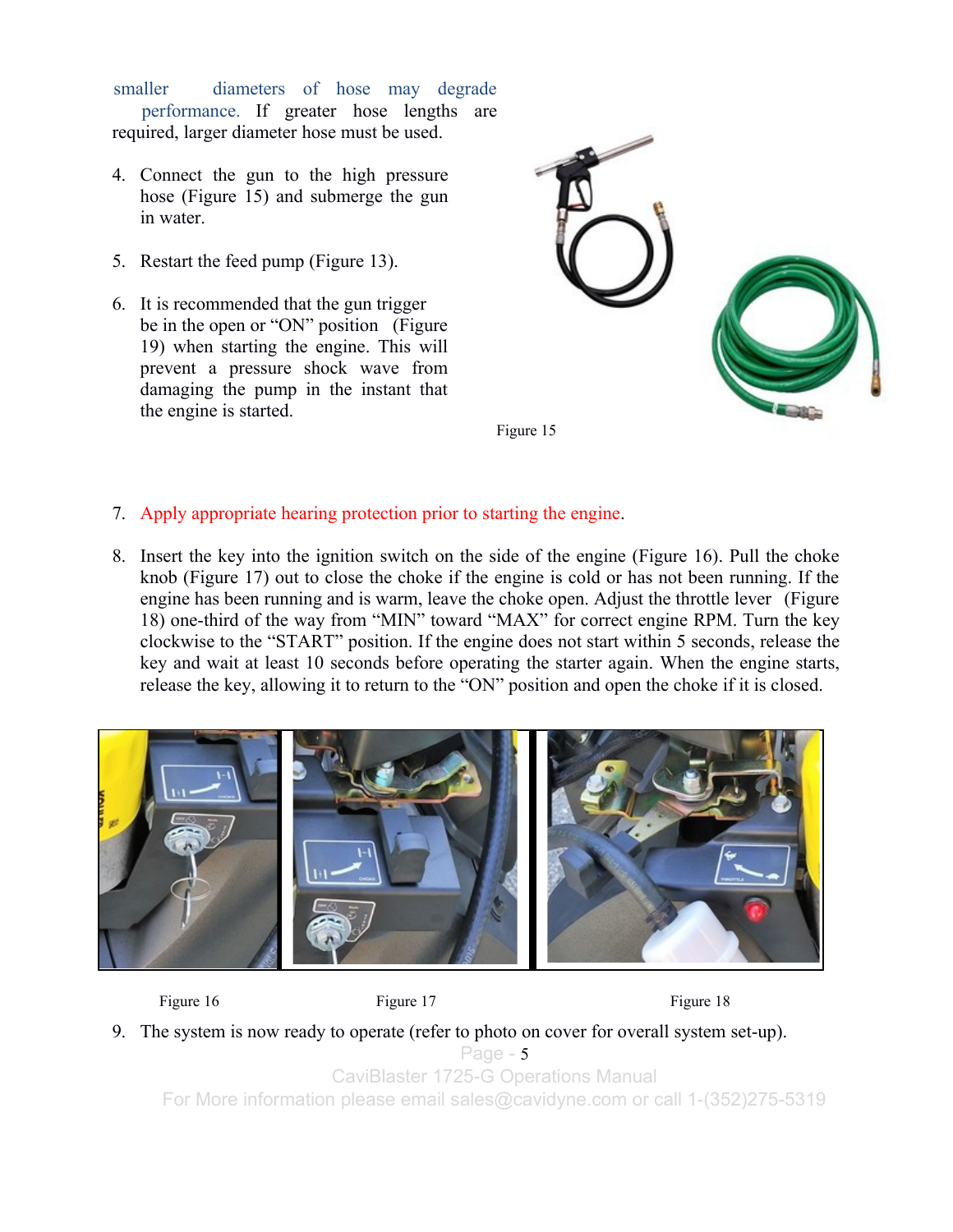#### **Recommendations for Effective Results.**

Once the engine is throttled up to operating speed and the water trigger is pulled, the diver has to find the most effective distance between the gun nozzle and the surface being cleaned.

When the diver is ready to commence cleaning operations, ensure that the gun trigger is in the open or "ON" position ( See Figure 19 ), the gun is submerged in the water and the feed pump is operating prior to throttling up the engine. Ensure that the power unit operator and other people working in the vicinity of the power unit wear appropriate hearing protection when the engine is running.

- 1. Engage the pressure pump by pushing the throttle knob ( See Figure 18 ) to the operating speed position fully extended.
- 2. The most efficient operating technique is to hold the nozzle 2-5 inches (5-12 cm) away from the surface to be cleaned and at a 25 to 45 degree angle to the surface being cleaned (See Figure 19). The diver needs to observe the shape of the cavitating jet cone. At greater depths, the higher ambient pressure will cause the jet cone to be shorter. The widest zone of the cone is the most efficient part of the cavitating jet. Placing the nozzle closer than 2 inches (5 cm) from the surface being cleaned will not allow for efficient cavitation performance and will degrade the cleaning capability of the CaviBlaster® system.
- 3. Follow all safety regulations that may be applicable to the work being performed.
- 4. If the diver operating the CaviBlaster<sup>®</sup> unit must be replaced or the cleaning operation must be terminated, disengage the pressure pump by pulling down the throttle lever in to the idle position (See Figure 18) and release the water pressure remaining in the hose(s) by moving the gun trigger to the open or "ON" position while under water. Revert to step 1 of the operating instructions when the diver or replacement is ready to continue cleaning.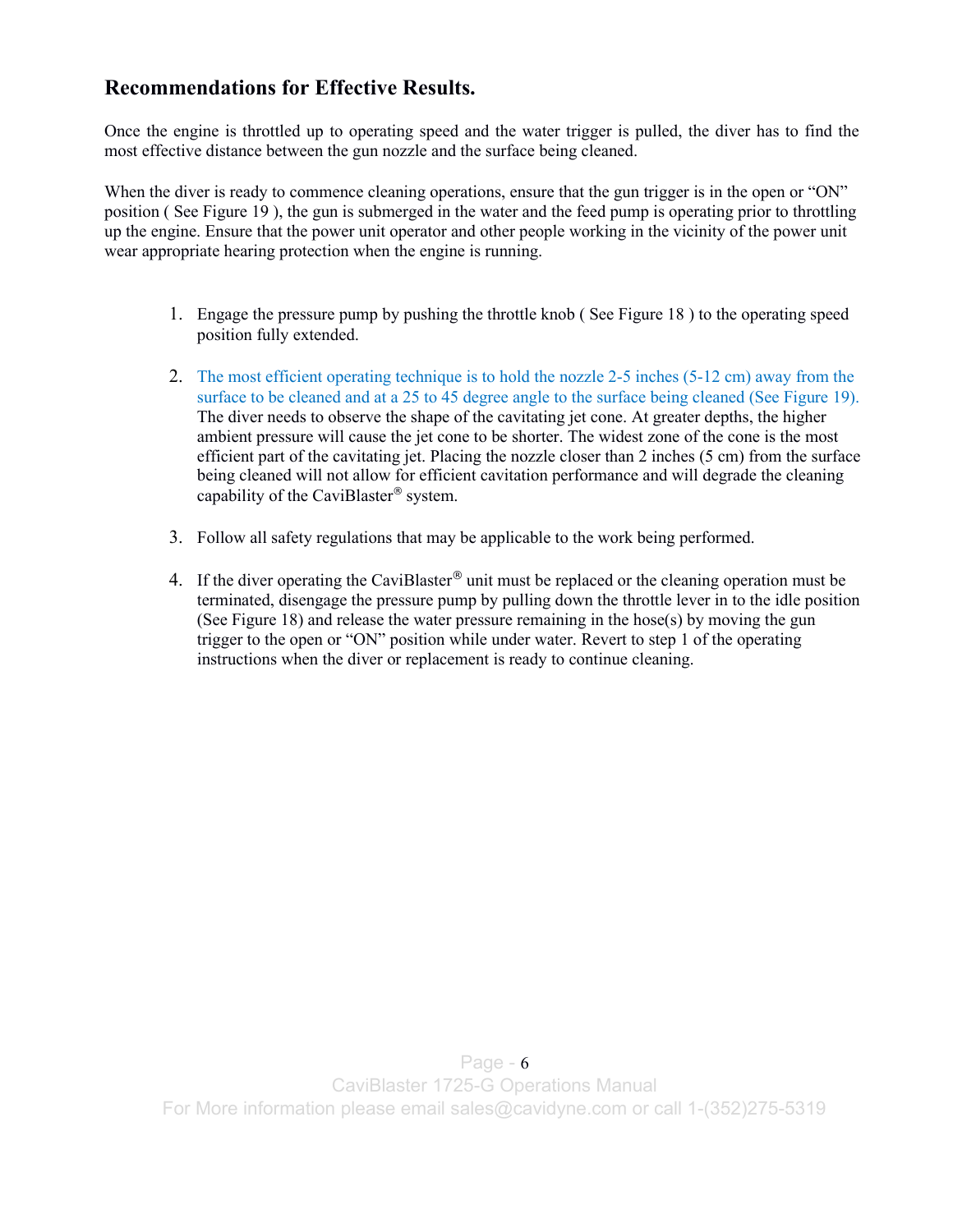

*Figure 19 – Gun Position for Best Results*

**WARNING: Although the CaviBlaster**® **system is safe to use when submerged in water, the system generates a highpressure (up to 2,500-psi) water stream, which can cause injury when the gun is out of the water.** *ALWAYS* **keep the gun submerged when the pressure pump is engaged.**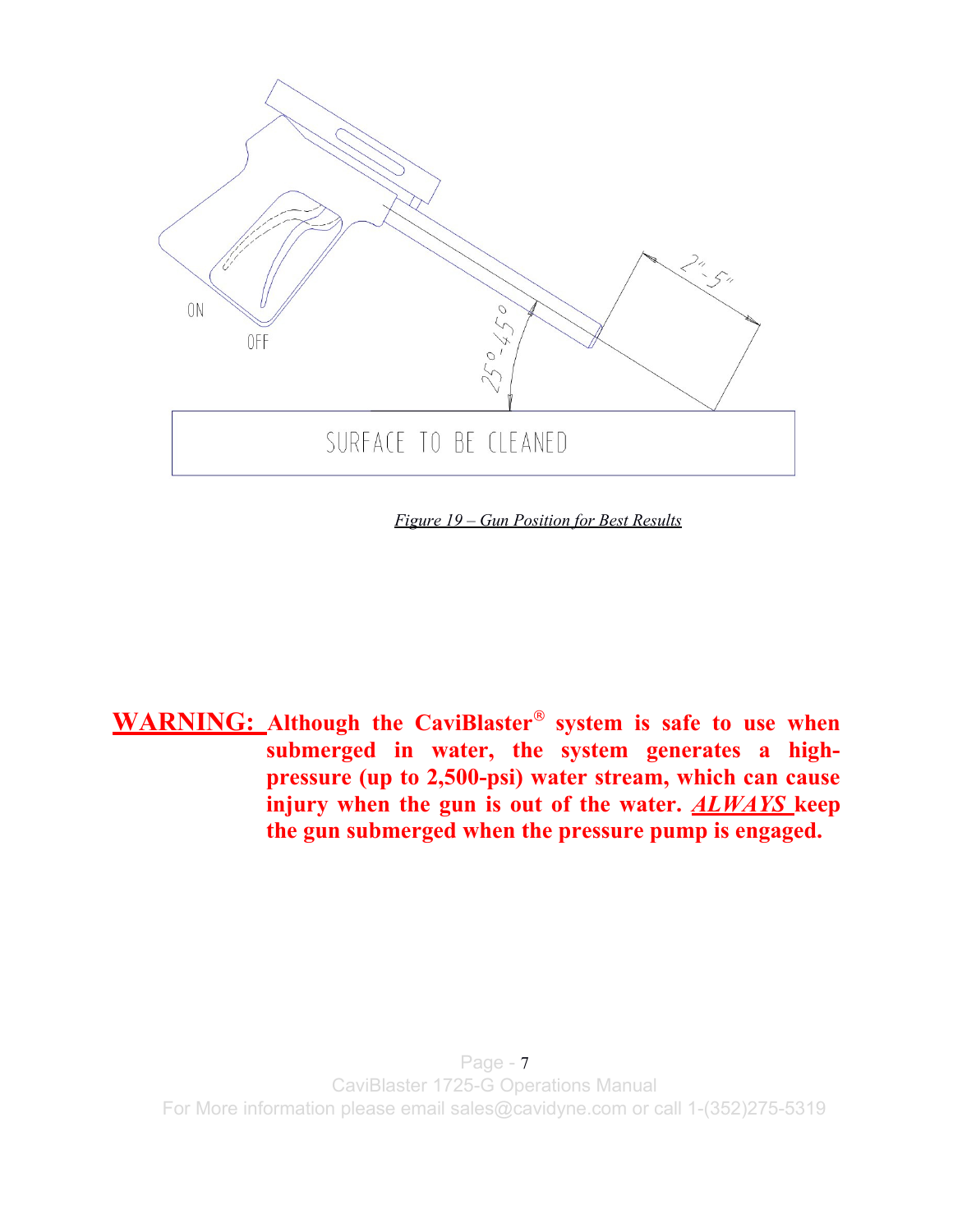#### **Operating the CaviBlaster**® **system:**

- 1. When the diver is ready to commence cleaning operations, ensure that the gun is submerged in water. Then move the throttle lever up to adjust the engine RPM to "MAX" (Figure 18). Ensure that the power unit operator and other persons working in the vicinity of the power unit wear appropriate hearing protection when the engine is running. If the diver is not wearing a helmet, hearing protection is recommended. CaviDyne™ recommends "Doc's Proplugs" vented earplugs or equivalent for diver hearing protection.
- 2. Activate the cleaning cavitation stream by squeezing the trigger to the open or "ON" position (Figure 19).
- 3. The most efficient operating technique is to hold the gun 2-3 inches away from the surface to be cleaned and at a 25 to 45 degree angle to the surface being cleaned (Figure 19). Placing the gun closer than 2-3 inches from the surface being cleaned will not allow for efficient cavitation performance and will degrade the cleaning capability of the system.
- 4. Wear neoprene or rubber gloves to protect the hands and follow all safety regulations that may be applicable to the work being performed.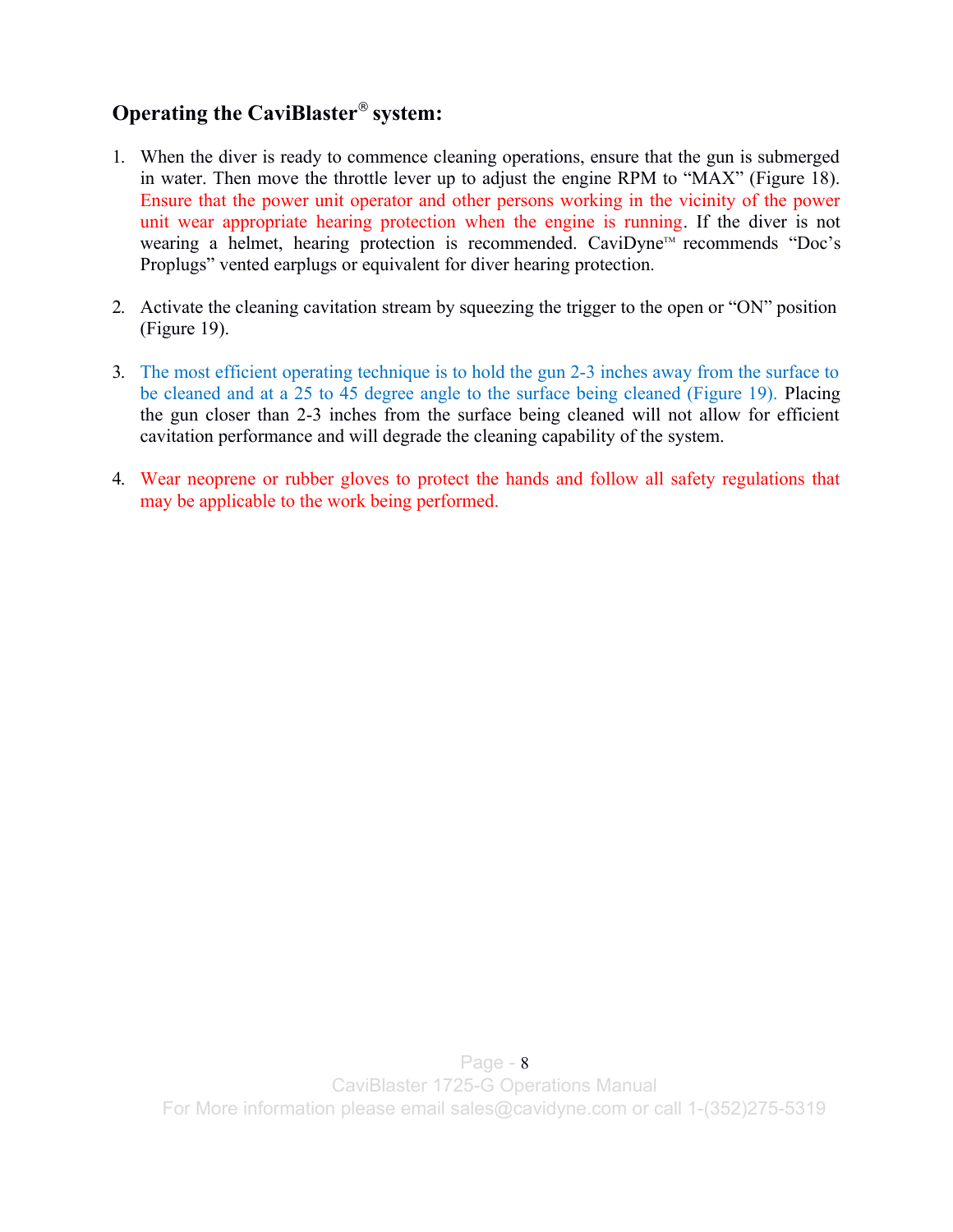- 5. If the diver operating the unit must be replaced or the cleaning operation must be interrupted or terminated, shut down the engine by moving the throttle lever down to adjust engine RPM to "MIN" (Figure 18) and turning the key to the "OFF" position (Figure 16). Turn off the feed pump (Figure 13), and then release the water pressure in the hose(s) by squeezing the gun trigger to the open or "ON" position (Figure 19) **while under water**. Revert back to step 1 of the operating instructions when the replacement diver is ready to continue cleaning.
- 6. Ensure that the gun is submerged any time the engine and pressure pump are operating.

#### **Adjusting the CaviBlaster**® **system for maximum performance:**

- 1. If using a calibration pressure gauge situated between the pressure hose and the CaviBlaster<sup>®</sup> gun, the water pressure should be 2,500 psi with the gun submerged and the gun trigger in the open or "ON" position. The pressure is adjusted by turning the nuts on the end of the pressure-regulating unloader (Figure 20). This adjustment increases or decreases the flow of water through the bypass hose when the CaviBlaster® gun trigger is in the open or "on" position. The flow of water through the bypass hose, in turn, determines the flow of water through the pressure hose and the gun. Less flow through the bypass hose means more flow through the gun which translates to higher velocity and pressure. There should always be a trickle of water through the bypass when the gun trigger is in the open or "ON" position. This ensures that the bypass will open without a pressure shock wave damaging the pump when the gun trigger is released to the closed position.
- 2. If using a pressure gauge located on the CaviBlaster® power unit, the water pressure will need to be higher to account for sidewall friction loss in the pressure hose. The pressure at the pump should be 2,500 psi plus 0.75-psi per foot of pressure hose. For example, if using the CaviBlaster® with 100 feet of pressure hose, the pressure gauge located next to the pump should indicate 2,575 psi. Pressure adjustments are made in the same manner as described above. There should always be a trickle of water through the bypass when the gun trigger is in the open or "ON" position.



Figure 20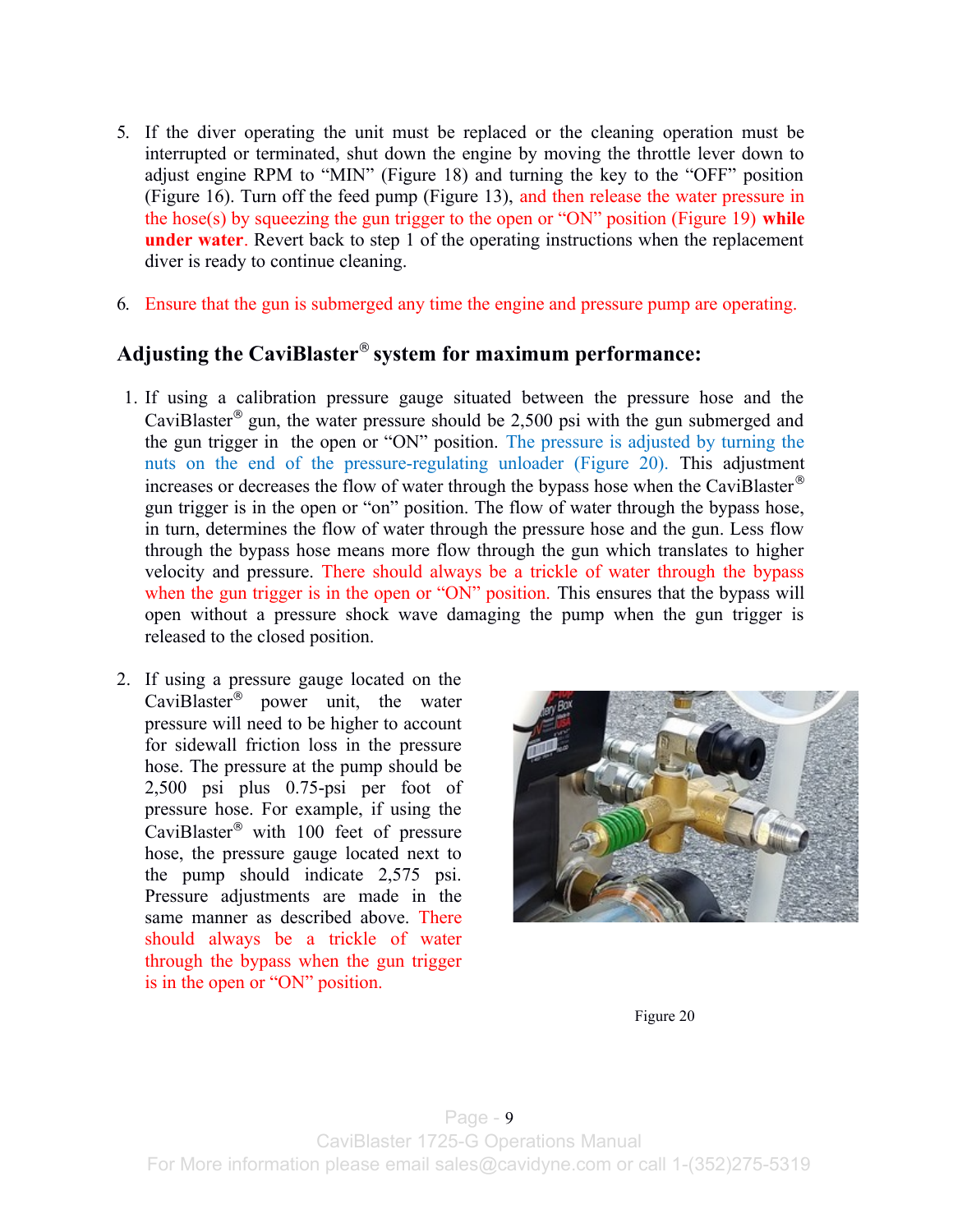3. If adjusting the CaviBlaster<sup>®</sup> without a pressure gauge, close the pressure-regulating unloader until there is just a trickle of water (less than  $\frac{1}{4}$  gallon per minute) coming out of the bypass with the gun trigger in the open or "ON" position.

#### **Shutting down the CaviBlaster**® **power unit:**

- 1. Adjust engine RPM to "MIN" (Figure 18).
- 2. Shut off the engine by turning the key to the "OFF" position (Figure 16).
- 3. Stop the feed pump by moving the feed pump switch to the "OFF" position (Figure 13).
- 4. Squeeze the gun trigger to the open or "ON" position (Figure 19) to release the water pressure remaining in the hose(s) **while the gun is submerged**.
- 5. It is now safe to remove the gun from the water.
- 6. Flush the system and rinse the power unit with fresh water at the end of the day.

#### **Maintenance of the CaviBlaster**® **unit:**

- 1. Empty and clean the inline strainer every day.
- 2. Check the oil level and consistency in the engine and pressure pump every day.
- 3. Flush the system and rinse the power unit with fresh water after each days use, **for at least 5 minutes, to make sure all inside residuals are removed.**
- 4. Inspect the pump drive belt every week and replace the belt when cracking appears.
- 5. Change the engine oil after the first month or 20 hours and every six months or 100 hours thereafter. Replace the oil filter every 200 hours. Use SAE 10W-30 oil for general all- temperature use.
- 6. Clean the air cleaner cover, filter elements and base every three months or 50 hours. Replace the paper filter element every twelve months or 300 hours or if damaged or excessively dirty.
- 7. Change the oil in the pressure pump after the first 50 hours and every 500 hours thereafter. Use single-weight lubricating oil (SAE 30 weight non-detergent)
- 8. Change the spring for the gun trigger every 12 months or less if required.

#### Page  $-10$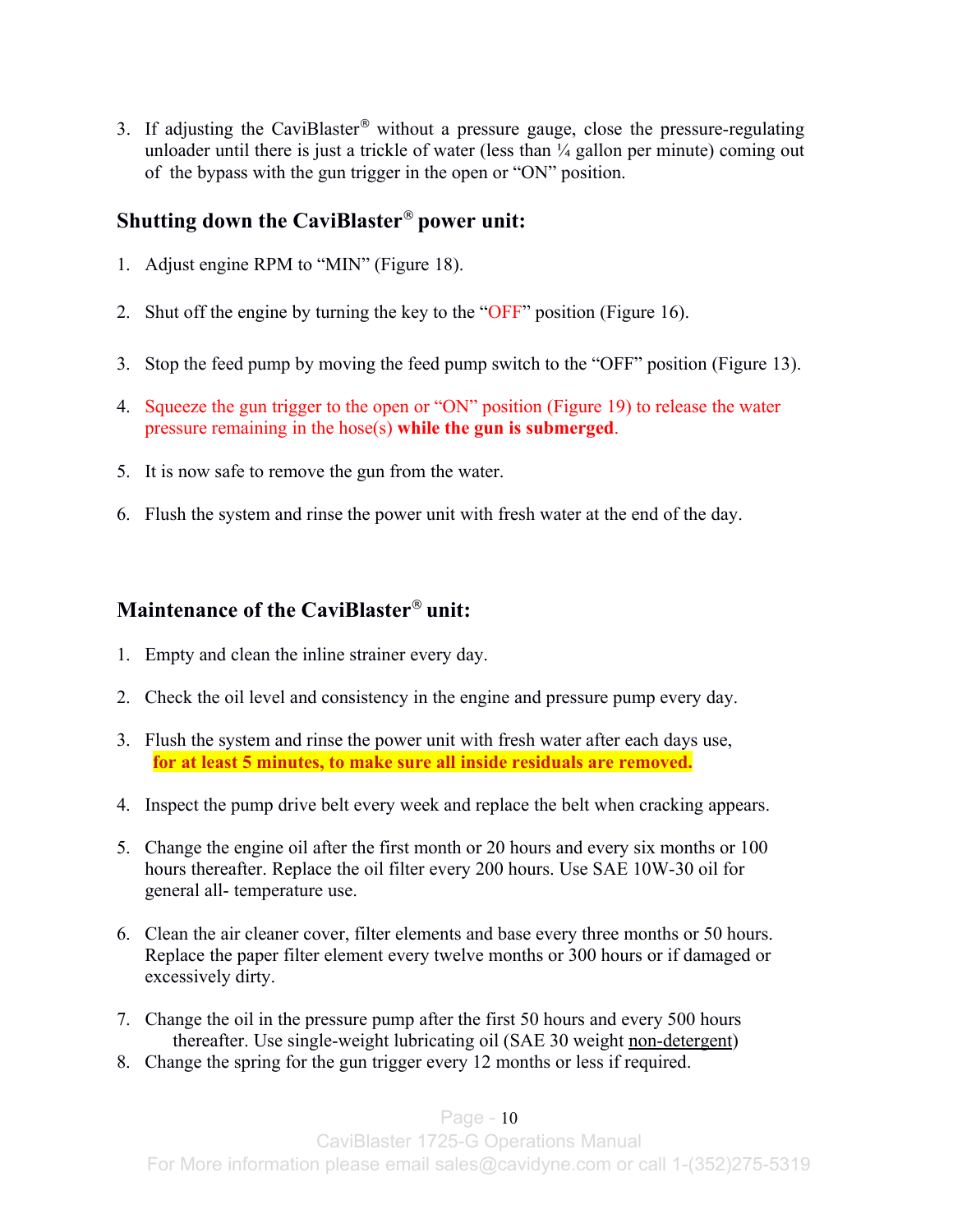## **Summarizing the operating instructions:**

- 1. Inspect the system for damage. Clean the inlet strainer. Check oil/fuel levels.
- 2. Attach all hoses to the unit and connect the feed pump electrical cable.
- 3. Start the feed pump or alternate water supply and ensure that the system is primed.
- 4. Attach the gun to the pressure hose.
- 5. Make sure that the diver is ready to work and that the gun is submerged in the water.
- 6. Apply hearing protection, start the engine and adjust the throttle to "MAX."
- 7. Activate the cleaning cavitation stream by squeezing the gun trigger to open or "on."
- 8. Proceed with cleaning.
- 9. Stop the feed pump.
- 10. Release pressure from the hose(s) by squeezing the gun trigger to the open or "ON" position **while under water**.
- 11. Remove the gun from the water.
- 12. Flush the system and rinse the outside of the power unit with fresh water.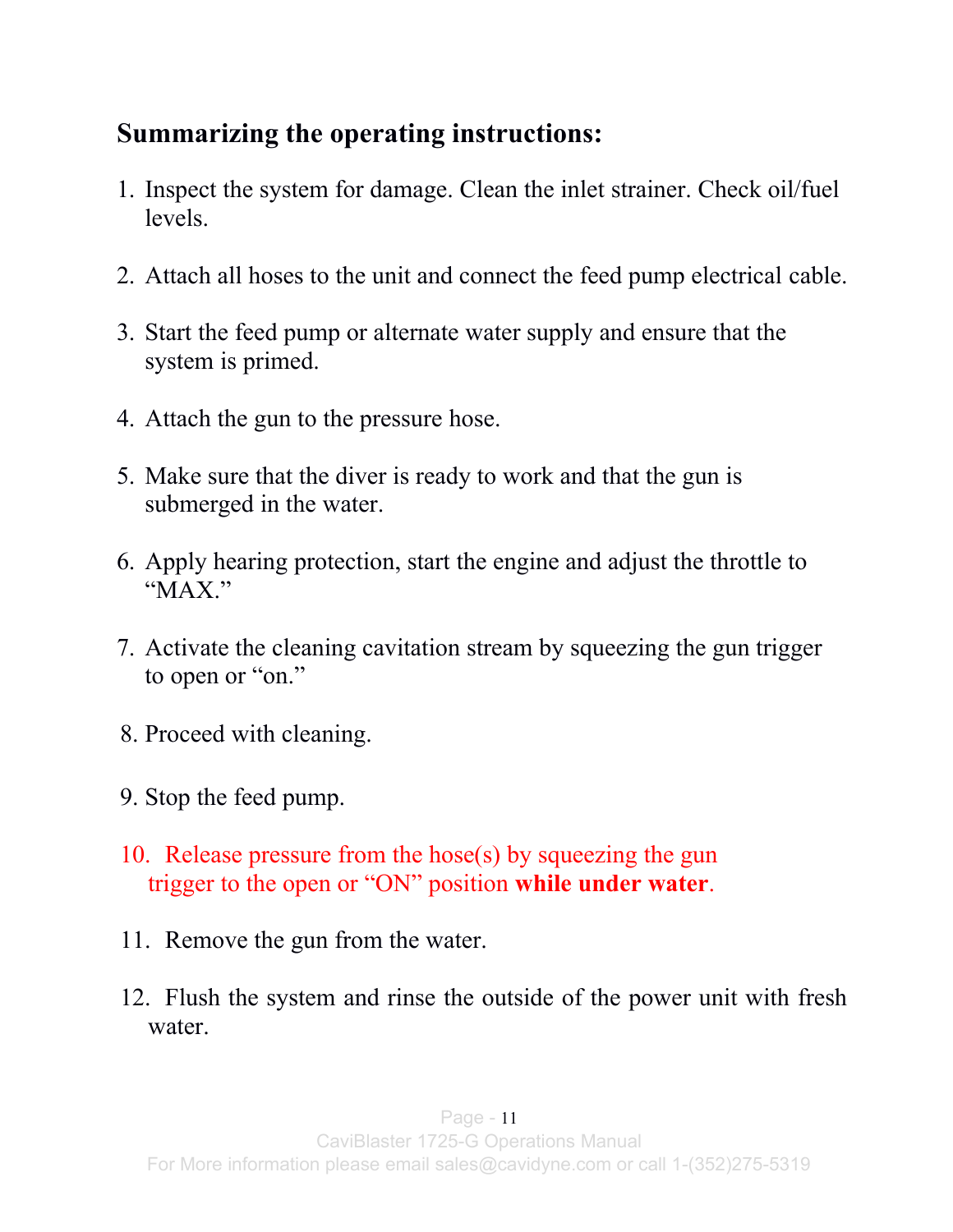## WARNING

While the CaviBlaster<sup>®</sup> system is very safe, operators should exercise care when using the equipment. The cavitation "flame" can be safely passed over the operators' skin at normal operating distances of  $2" - 3"$  from the tip of the nozzle. However, at very close distances (typically less than 1") both nozzles are capable of causing harm to the operator, particularly in the initial instant that the system is activated. For that reason, **operators should exercise caution when operating the gun with the nozzles in close proximity to the body. The operators should also ensure that the reverse-thrust nozzle guard is secured in the correct position prior to operating the gun.**

The operators of the CaviBlaster<sup>®</sup> system should always wear neoprene or heavy rubber gloves to provide protection to the hands and, in particular, to the nails. The gloves will absorb most of the energy produced by bursting cavitation bubbles and prevent the cavitation bubbles from contacting the operators' hands. The gloves will also protect operators' hands from the initial shock wave when the gun is activated.

**Serious harm and injury may result from the misuse of CaviBlaster**® **system equipment or improperly selected fittings, hoses or attachments.** All components of the system should be checked against the manufacturers' instructions to ensure that they are compatible with the pressures being used and of the correct thread type and pressure rating for the intended service. Refer to these Operating Instructions and to the engine and pressure pump manufacturers' operation manuals for instructions or call CaviDyne, LLC at (352) 275-5319 with any questions.



**CAUTION: DO NOT USE IT TO CLEAN SENSITIVE SURFACES as LED-Lights, Underwater Lights, Electronic Equipment, Etc.**

Page - 12 CaviBlaster 1725-G Operations Manual For More information please email sales@cavidyne.com or call 1-(352)275-5319